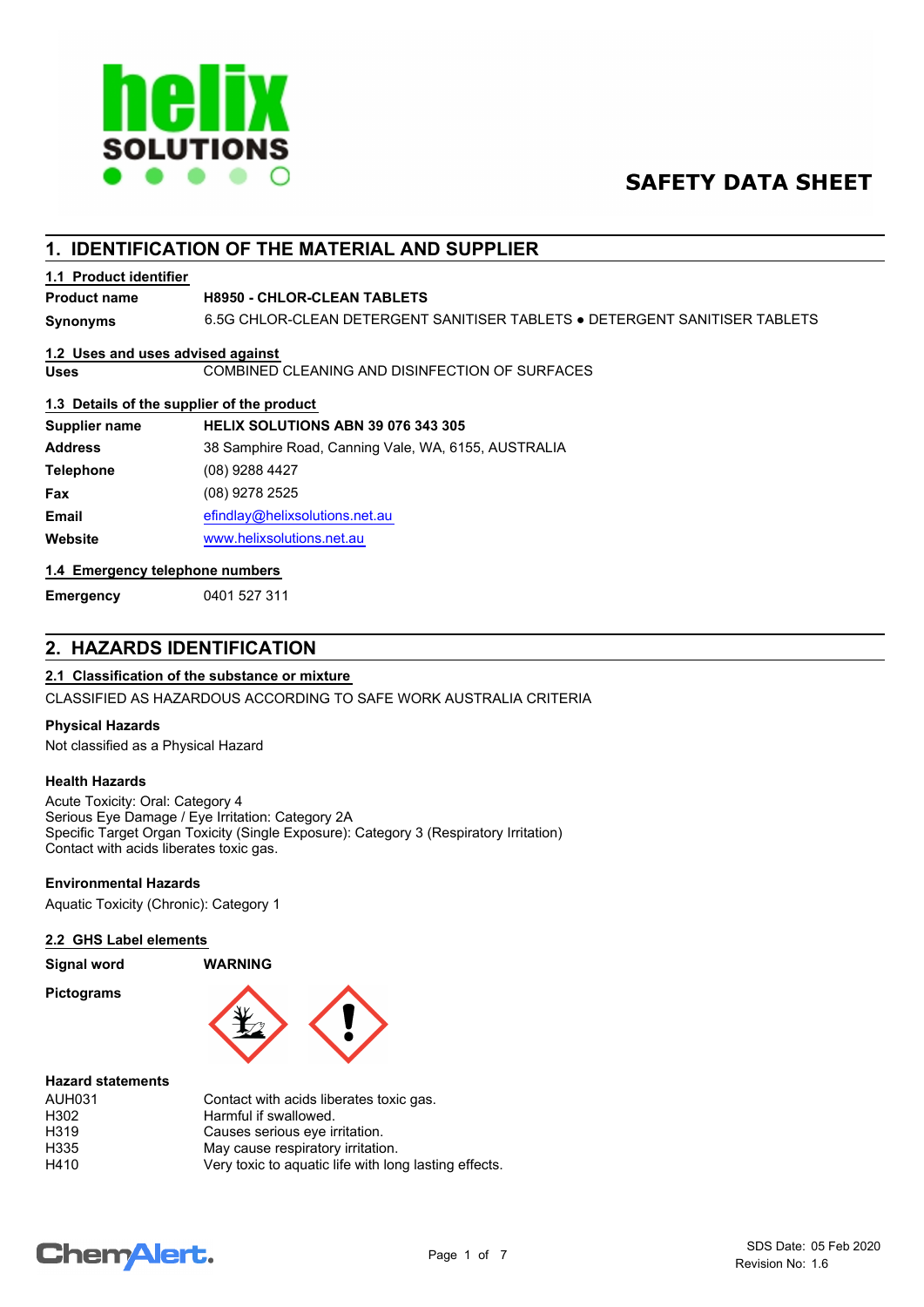| <b>Prevention statements</b><br>P <sub>261</sub><br>P <sub>264</sub><br>P <sub>270</sub><br>P <sub>271</sub><br>P273<br>P <sub>280</sub> | Avoid breathing dust/fume/gas/mist/vapours/spray.<br>Wash thoroughly after handling.<br>Do not eat, drink or smoke when using this product.<br>Use only outdoors or in a well-ventilated area.<br>Avoid release to the environment.<br>Wear protective gloves/protective clothing/eye protection/face protection. |
|------------------------------------------------------------------------------------------------------------------------------------------|-------------------------------------------------------------------------------------------------------------------------------------------------------------------------------------------------------------------------------------------------------------------------------------------------------------------|
| <b>Response statements</b>                                                                                                               |                                                                                                                                                                                                                                                                                                                   |
| $P304 + P340$<br>$P305 + P351 + P338$                                                                                                    | IF INHALED: Remove to fresh air and keep at rest in a position comfortable for breathing.<br>IF IN EYES: Rinse cautiously with water for several minutes. Remove contact lenses, if present and easy to<br>do. Continue rinsing.                                                                                  |
| P312                                                                                                                                     | Call a POISON CENTER or doctor/physician if you feel unwell.                                                                                                                                                                                                                                                      |
| P330<br>P337 + P313<br>P391                                                                                                              | Rinse mouth.<br>If eye irritation persists: Get medical advice/attention.<br>Collect spillage.                                                                                                                                                                                                                    |
| <b>Storage statements</b><br>$P403 + P233$<br>P405                                                                                       | Store in a well-ventilated place. Keep container tightly closed.<br>Store locked up.                                                                                                                                                                                                                              |
| <b>Disposal statements</b><br>P <sub>501</sub>                                                                                           | Dispose of contents/container in accordance with relevant regulations.                                                                                                                                                                                                                                            |

# **2.3 Other hazards**

No information provided.

# **3. COMPOSITION/ INFORMATION ON INGREDIENTS**

### **3.1 Substances / Mixtures**

| Ingredient                          | <b>CAS Number</b> | <b>EC Number</b> | <b>Content</b> |
|-------------------------------------|-------------------|------------------|----------------|
| SODIUM DICHLOROISOCYANURATE         | 2893-78-9         | 220-767-7        | $\sim$ >30%    |
| ADIPIC ACID                         | 124-04-9          | 204-673-3        | <12%           |
| SILICON DIOXIDE (SILICA, AMORPHOUS) | 7631-86-9         | 231-545-4        | $< 1\%$        |
| SODIUM TOLUENESULPHONATE            | 12068-03-0        | 235-088-1        | 5 to 10%       |

# **4. FIRST AID MEASURES**

## **4.1 Description of first aid measures**

| Eye                         | If in eyes, hold eyelids apart and flush continuously with running water. Continue flushing until advised to<br>stop by a Poisons Information Centre, a doctor, or for at least 15 minutes.                                                                  |
|-----------------------------|--------------------------------------------------------------------------------------------------------------------------------------------------------------------------------------------------------------------------------------------------------------|
| <b>Inhalation</b>           | If inhaled, remove from contaminated area. To protect rescuer, use a Full-face Type B-Class P1 (Inorganic<br>and acid gas, Particulate) respirator or an Air-line respirator (in poorly ventilated areas). Apply artificial<br>respiration if not breathing. |
| <b>Skin</b>                 | If skin or hair contact occurs, remove contaminated clothing and flush skin and hair with running water.<br>Continue flushing with water until advised to stop by a Poisons Information Centre or a doctor.                                                  |
| Ingestion                   | For advice, contact a Poisons Information Centre on 13 11 26 (Australia Wide) or a doctor (at once). If<br>swallowed, do not induce vomiting.                                                                                                                |
| <b>First aid facilities</b> | Eye wash facilities and safety shower should be available.                                                                                                                                                                                                   |

## **4.2 Most important symptoms and effects, both acute and delayed**

See Section 11 for more detailed information on health effects and symptoms.

## **4.3 Immediate medical attention and special treatment needed**

Treat symptomatically.

# **5. FIRE FIGHTING MEASURES**

## **5.1 Extinguishing media**

Use an extinguishing agent suitable for the surrounding fire.

# **Chemalert.**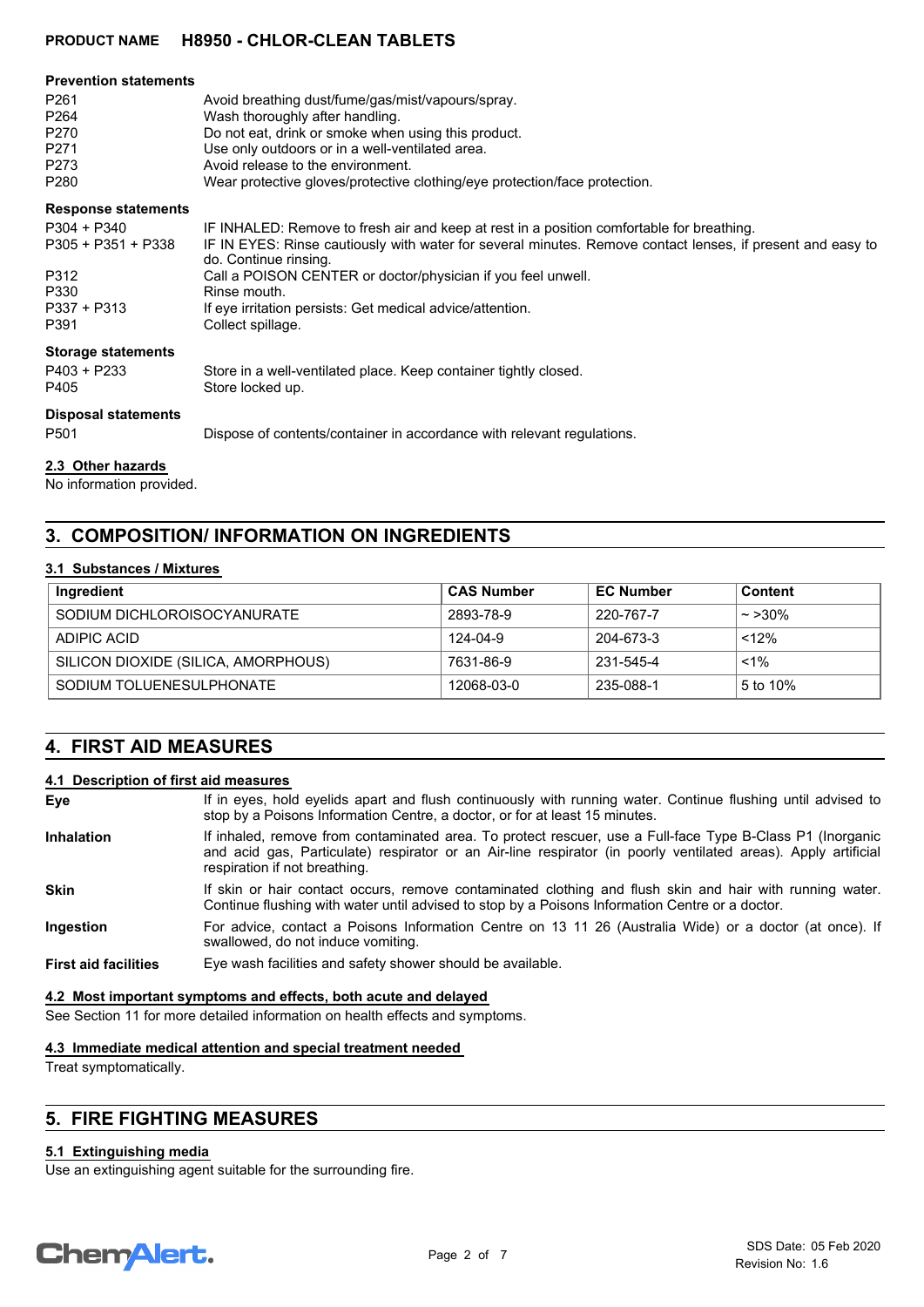### **5.2 Special hazards arising from the substance or mixture**

Non flammable - oxidising agent. May evolve toxic gases (hydrogen chloride, nitrogen/ sodium oxides) when heated to decomposition. May ignite in contact with incompatible materials.

### **5.3 Advice for firefighters**

Evacuate area and contact emergency services. Toxic gases may be evolved in a fire situation. Remain upwind and notify those downwind of hazard. Wear full protective equipment including Self Contained Breathing Apparatus (SCBA) when combating fire. Contact with water may evolve toxic chlorine gas.

### **5.4 Hazchem code**

None allocated.

## **6. ACCIDENTAL RELEASE MEASURES**

### **6.1 Personal precautions, protective equipment and emergency procedures**

Wear Personal Protective Equipment (PPE) as detailed in section 8 of the SDS. Clear area of all unprotected personnel. Contact emergency services where appropriate.

### **6.2 Environmental precautions**

Prevent product from entering drains and waterways.

#### **6.3 Methods of cleaning up**

Contain spillage, then collect and place in suitable containers for disposal. Avoid generating dust.

### **6.4 Reference to other sections**

See Sections 8 and 13 for exposure controls and disposal.

# **7. HANDLING AND STORAGE**

### **7.1 Precautions for safe handling**

Before use carefully read the product label. Use of safe work practices are recommended to avoid eye or skin contact and inhalation. Observe good personal hygiene, including washing hands before eating. Prohibit eating, drinking and smoking in contaminated areas.

### **7.2 Conditions for safe storage, including any incompatibilities**

Store in a cool, dry, well ventilated area, removed from water or moisture, incompatible substances, heat or ignition sources and foodstuffs. Ensure containers are adequately labelled, protected from physical damage and sealed when not in use. Check regularly for leaks or spills. Large storage areas should be bunded and have appropriate fire protection and ventilation systems.

### **7.3 Specific end uses**

No information provided.

# **8. EXPOSURE CONTROLS / PERSONAL PROTECTION**

### **8.1 Control parameters**

### **Exposure standards**

| Ingredient                     | Reference        | <b>TWA</b> |                   | <b>STEL</b>     |                   |
|--------------------------------|------------------|------------|-------------------|-----------------|-------------------|
|                                |                  | ppm        | ma/m <sup>3</sup> | ppm             | mq/m <sup>3</sup> |
| Fumed silica (respirable dust) | <b>SWA JAUSI</b> | $- -$      |                   | $\qquad \qquad$ | $- -$             |

#### **Biological limits**

No biological limit values have been entered for this product.

### **8.2 Exposure controls**

Avoid inhalation. Use in well ventilated areas. Where an inhalation risk exists, mechanical extraction ventilation is recommended. Maintain dust levels below the recommended exposure standard. **Engineering controls**

# **ChemAlert.**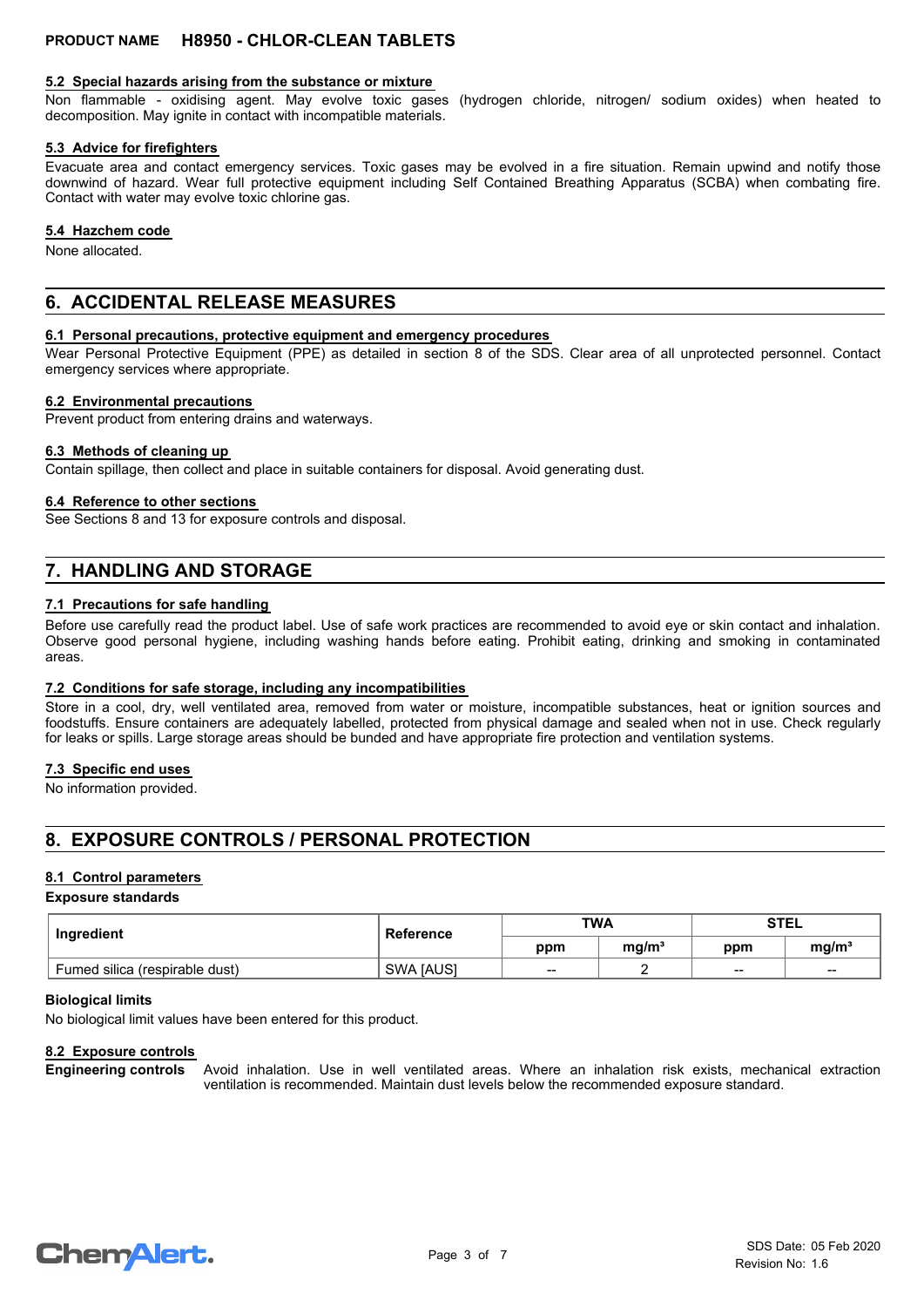## **PPE**

| Eye / Face  | Wear safety glasses.                                                                                             |
|-------------|------------------------------------------------------------------------------------------------------------------|
| Hands       | Use any non-porous gloves.                                                                                       |
| Bodv        | When using large quantities or where heavy contamination is likely, wear coveralls.                              |
| Respiratory | Where an inhalation risk exists, wear a Type B-Class P1 (Inorganic gases/vapours and Particulate)<br>respirator. |



# **9. PHYSICAL AND CHEMICAL PROPERTIES**

## **9.1 Information on basic physical and chemical properties**

| Appearance                       | FI AT WHITF TABI FT           |
|----------------------------------|-------------------------------|
| Odour                            | CHARACTERISTIC CHLORINE ODOUR |
| <b>Flammability</b>              | <b>NON FLAMMABLE</b>          |
| <b>Flash point</b>               | <b>NOT RELEVANT</b>           |
| <b>Boiling point</b>             | <b>NOT AVAILABLE</b>          |
| <b>Melting point</b>             | <b>NOT AVAILABLE</b>          |
| <b>Evaporation rate</b>          | <b>NOT AVAILABLE</b>          |
| рH                               | 5.0 to 6.0 (solution)         |
| Vapour density                   | <b>NOT AVAILABLE</b>          |
| <b>Specific gravity</b>          | <b>NOT AVAILABLE</b>          |
| Solubility (water)               | SOLUBLE                       |
| Vapour pressure                  | <b>NOT AVAILABLE</b>          |
| <b>Upper explosion limit</b>     | <b>NOT RELEVANT</b>           |
| Lower explosion limit            | <b>NOT RELEVANT</b>           |
| <b>Partition coefficient</b>     | <b>NOT AVAILABLE</b>          |
| <b>Autoignition temperature</b>  | <b>NOT AVAILABLE</b>          |
| <b>Decomposition temperature</b> | <b>NOT AVAILABLE</b>          |
| Viscosity                        | <b>NOT AVAILABLE</b>          |
| <b>Explosive properties</b>      | <b>NOT AVAILABLE</b>          |
| <b>Oxidising properties</b>      | <b>NOT AVAILABLE</b>          |
| Odour threshold                  | <b>NOT AVAILABLE</b>          |

# **10. STABILITY AND REACTIVITY**

## **10.1 Reactivity**

Carefully review all information provided in sections 10.2 to 10.6.

## **10.2 Chemical stability**

Stable under recommended conditions of storage.

## **10.3 Possibility of hazardous reactions**

Polymerization will not occur.

## **10.4 Conditions to avoid**

Avoid heat, sparks, open flames and other ignition sources.

### **10.5 Incompatible materials**

Oxidising agent. Incompatible with water (evolving toxic chlorine gas), combustible materials, reducing agents (e.g. amines, ammonia compounds), acids (e.g. cyanuric acid) and heat sources.

### **10.6 Hazardous decomposition products**

May evolve toxic gases (hydrogen chloride, nitrogen/ sodium oxides) when heated to decomposition.

# **11. TOXICOLOGICAL INFORMATION**

# Chem Alert.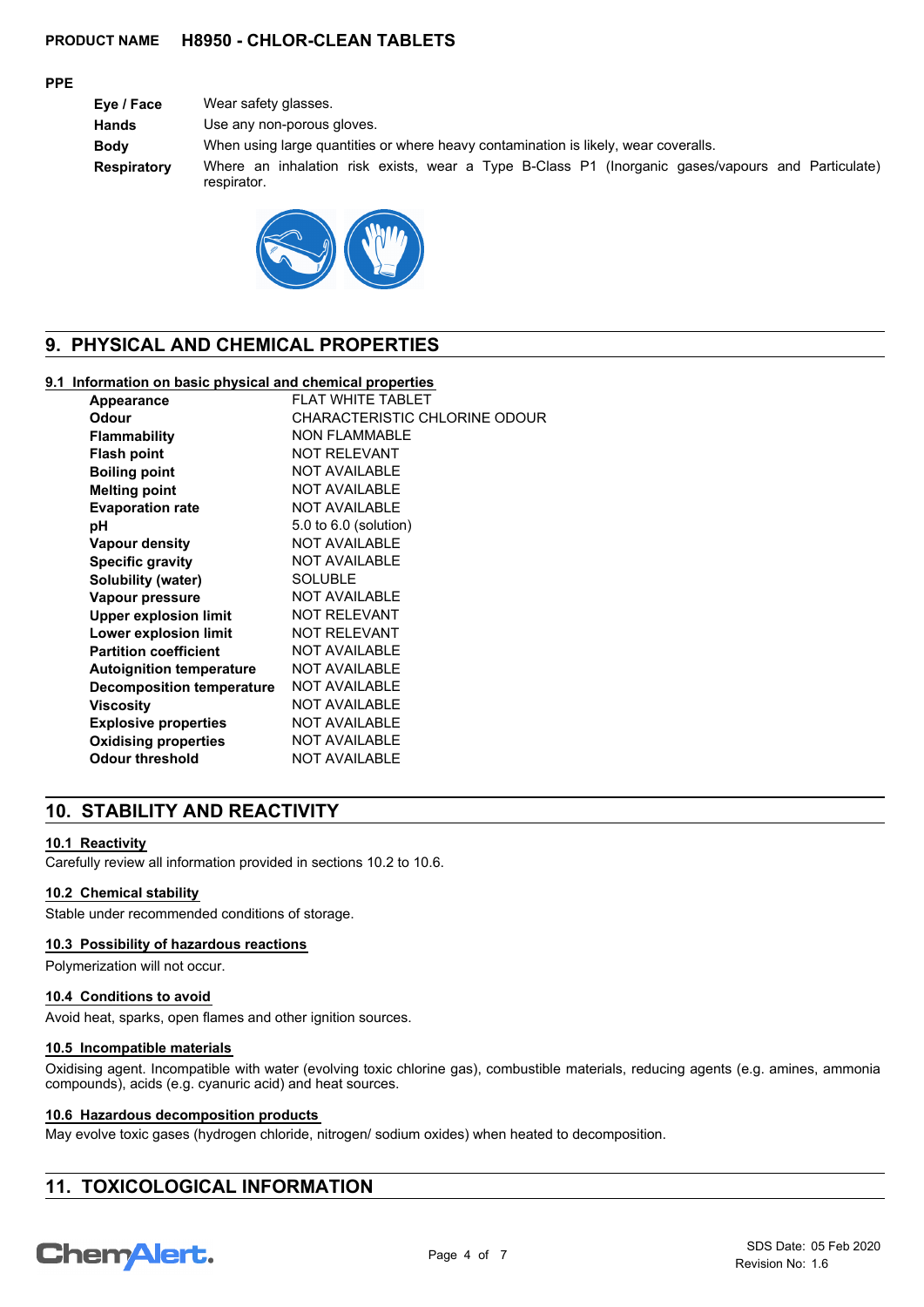### **11.1 Information on toxicological effects**

**Acute toxicity** Harmful if swallowed.

### **Information available for the ingredients:**

| Ingredient                         |                                                                                                                                  | Oral LD50                               | <b>Dermal LD50</b>       | <b>Inhalation LC50</b> |
|------------------------------------|----------------------------------------------------------------------------------------------------------------------------------|-----------------------------------------|--------------------------|------------------------|
| SODIUM DICHLOROISOCYANURATE        |                                                                                                                                  | 1670 mg/kg (mammal)                     | $\overline{\phantom{a}}$ | $\qquad \qquad$        |
| <b>ADIPIC ACID</b>                 |                                                                                                                                  | 1900 mg/kg (mouse);<br>5560 mg/kg (rat) | $>$ 2000 mg/kg (rabbit)  | $>7.7$ mg/L (rat)      |
| <b>Skin</b>                        | Contact may result in irritation, redness, pain, rash, dermatitis and possible burns.                                            |                                         |                          |                        |
| Eye                                | Contact may result in irritation, lacrimation, pain, redness and possible burns.                                                 |                                         |                          |                        |
| <b>Sensitisation</b>               | Not classified as causing skin or respiratory sensitisation.                                                                     |                                         |                          |                        |
| <b>Mutagenicity</b>                | Not classified as a mutagen.                                                                                                     |                                         |                          |                        |
| Carcinogenicity                    | Not classified as a carcinogen.                                                                                                  |                                         |                          |                        |
| <b>Reproductive</b>                | Not classified as a reproductive toxin.                                                                                          |                                         |                          |                        |
| STOT - single<br>exposure          | Over exposure may result in mucous membrane irritation of the nose and throat, with coughing and possible<br>burning sensation.  |                                         |                          |                        |
| <b>STOT</b> - repeated<br>exposure | Not classified as causing organ damage from repeated exposure. Adverse effects are generally associated<br>with single exposure. |                                         |                          |                        |
| <b>Aspiration</b>                  | Not classified as causing aspiration.                                                                                            |                                         |                          |                        |

# **12. ECOLOGICAL INFORMATION**

### **12.1 Toxicity**

Very toxic to aquatic life with long lasting effects.

### **12.2 Persistence and degradability**

No information provided.

### **12.3 Bioaccumulative potential**

No information provided.

## **12.4 Mobility in soil**

No information provided.

## **12.5 Other adverse effects**

Dichloroisocyanurates release chlorine in contact with water or moisture. Chlorine is highly toxic to all forms of aquatic life. Free chlorine has very low stability in natural water as it readily oxidises inorganic and organic compounds. There is no potential for bioaccumulation or bioconcentration.

# **13. DISPOSAL CONSIDERATIONS**

## **13.1 Waste treatment methods**

| Waste disposal | Wearing personal protective equipment, cover with a WEAK reducing agent (e.g. sodium bisulphite,                                                                                                                                                                 |
|----------------|------------------------------------------------------------------------------------------------------------------------------------------------------------------------------------------------------------------------------------------------------------------|
|                | thiosulphate, or ferrous salt; but NOT sulphur, carbon or strong reducing agent). Mix well and spray with                                                                                                                                                        |
|                | water. Add 3M sulphuric acid if sulphite or ferrous salt is used. Add to container of water and neutralise with<br>soda ash. Collect and dispose of to an approved landfill site. Contact the manufacturer/supplier for additional<br>information (if required). |

Legislation **Dispose of in accordance with relevant local legislation.** 

# **14. TRANSPORT INFORMATION**

## **NOT CLASSIFIED AS A DANGEROUS GOOD BY THE CRITERIA OF THE ADG CODE, IMDG OR IATA**

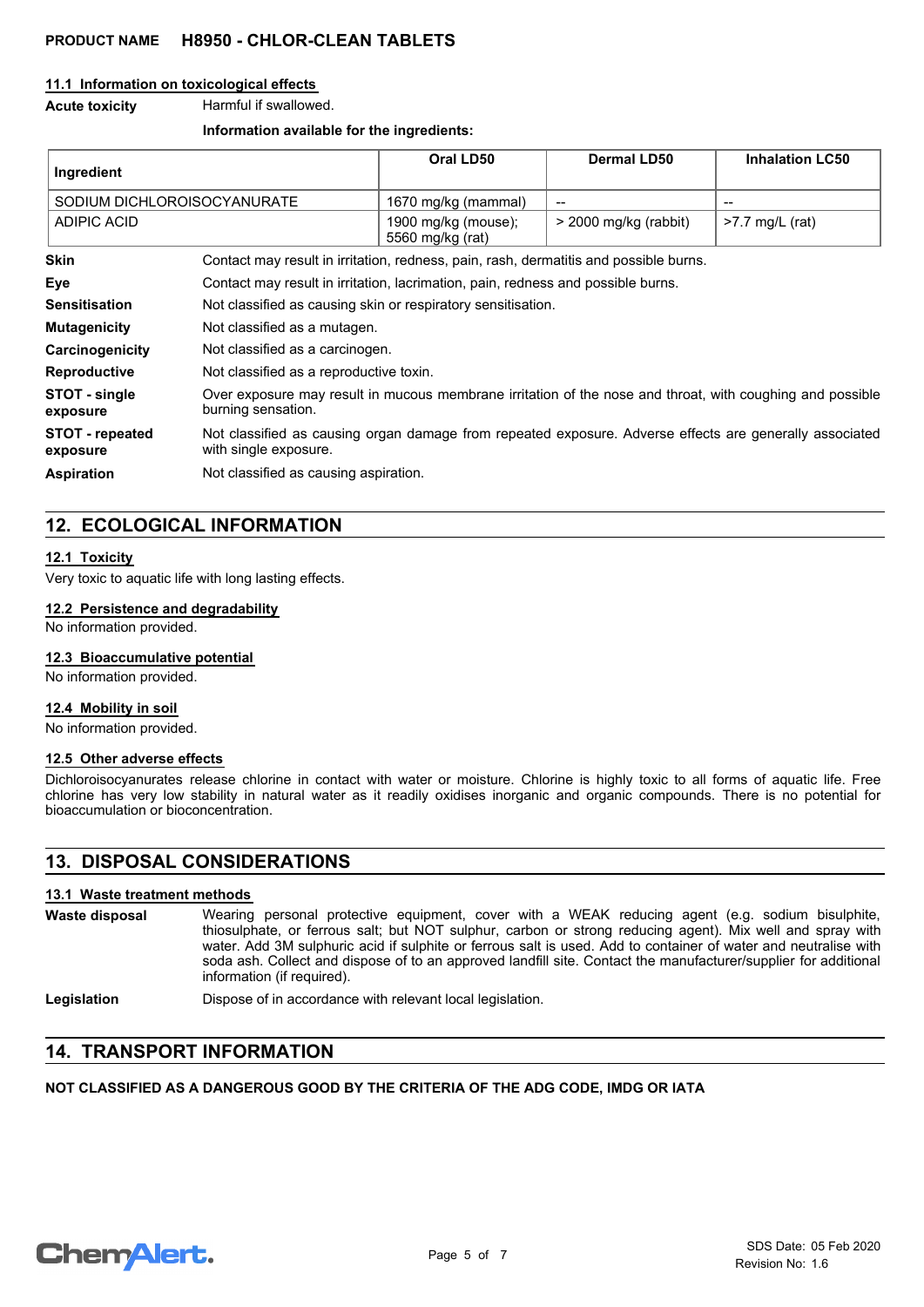|                                     | <b>LAND TRANSPORT (ADG)</b> | <b>SEA TRANSPORT (IMDG / IMO)</b> | AIR TRANSPORT (IATA / ICAO) |
|-------------------------------------|-----------------------------|-----------------------------------|-----------------------------|
| 14.1 UN Number                      | None allocated.             | None allocated.                   | None allocated.             |
| 14.2 Proper<br><b>Shipping Name</b> | None allocated.             | None allocated.                   | None allocated.             |
| 14.3 Transport<br>hazard class      | None allocated.             | None allocated.                   | None allocated.             |
| 14.4 Packing Group                  | None allocated.             | None allocated.                   | None allocated.             |

### **14.5 Environmental hazards**

No information provided.

### **14.6 Special precautions for user**

| <b>Hazchem code</b>      | None allocated.                                                                                                                                                                                                                                                                                                                |
|--------------------------|--------------------------------------------------------------------------------------------------------------------------------------------------------------------------------------------------------------------------------------------------------------------------------------------------------------------------------|
| <b>Other information</b> | Environmentally Hazardous Substances meeting the descriptions of UN 3077 or UN 3082 are not<br>subject to this Code when transported by road or rail in;<br>(a) packagings that do not incorporate a receptacle exceeding 500 $kg(L)$ ; or<br>$(b)$ IBCs.<br>Special Provision AU01 - ADG Code 7th Ed.<br>Label: Miscellaneous |

## **15. REGULATORY INFORMATION**

| 15.1 Safety, health and environmental regulations/legislation specific for the substance or mixture |                                                                                                                                                                    |  |  |  |
|-----------------------------------------------------------------------------------------------------|--------------------------------------------------------------------------------------------------------------------------------------------------------------------|--|--|--|
| Poison schedule                                                                                     | A poison schedule number has not been allocated to this product using the criteria in the Standard for the<br>Uniform Scheduling of Medicines and Poisons (SUSMP). |  |  |  |
| <b>Classifications</b>                                                                              | Safework Australia criteria is based on the Globally Harmonised System (GHS) of Classification and<br>Labelling of Chemicals.                                      |  |  |  |
| <b>Inventory listings</b>                                                                           | <b>AUSTRALIA: AICS (Australian Inventory of Chemical Substances)</b><br>All components are listed on AICS, or are exempt.                                          |  |  |  |

# **16. OTHER INFORMATION**

RESPIRATORS: In general the use of respirators should be limited and engineering controls employed to avoid exposure. If respiratory equipment must be worn ensure correct respirator selection and training is undertaken. Remember that some respirators may be extremely uncomfortable when used for long periods. The use of air powered or air supplied respirators should be considered where prolonged or repeated use is necessary. **Additional information**

> EXPOSURE STANDARDS - TIME WEIGHTED AVERAGE (TWA) or WES (WORKPLACE EXPOSURE STANDARD) (NZ): Exposure standards are established on the premise of an 8 hour work period of normal intensity, under normal climatic conditions and where a 16 hour break between shifts exists to enable the body to eliminate absorbed contaminants. In the following circumstances, exposure standards must be reduced: Strenuous work conditions; hot, humid climates; high altitude conditions; extended shifts (which increase the exposure period and shorten the period of recuperation).

### PERSONAL PROTECTIVE EQUIPMENT GUIDELINES:

The recommendation for protective equipment contained within this report is provided as a guide only. Factors such as form of product, method of application, working environment, quantity used, product concentration and the availability of engineering controls should be considered before final selection of personal protective equipment is made.

#### HEALTH EFFECTS FROM EXPOSURE:

It should be noted that the effects from exposure to this product will depend on several factors including: form of product; frequency and duration of use; quantity used; effectiveness of control measures; protective equipment used and method of application. Given that it is impractical to prepare a report which would encompass all possible scenarios, it is anticipated that users will assess the risks and apply control methods where appropriate.

# **ChemAlert.**